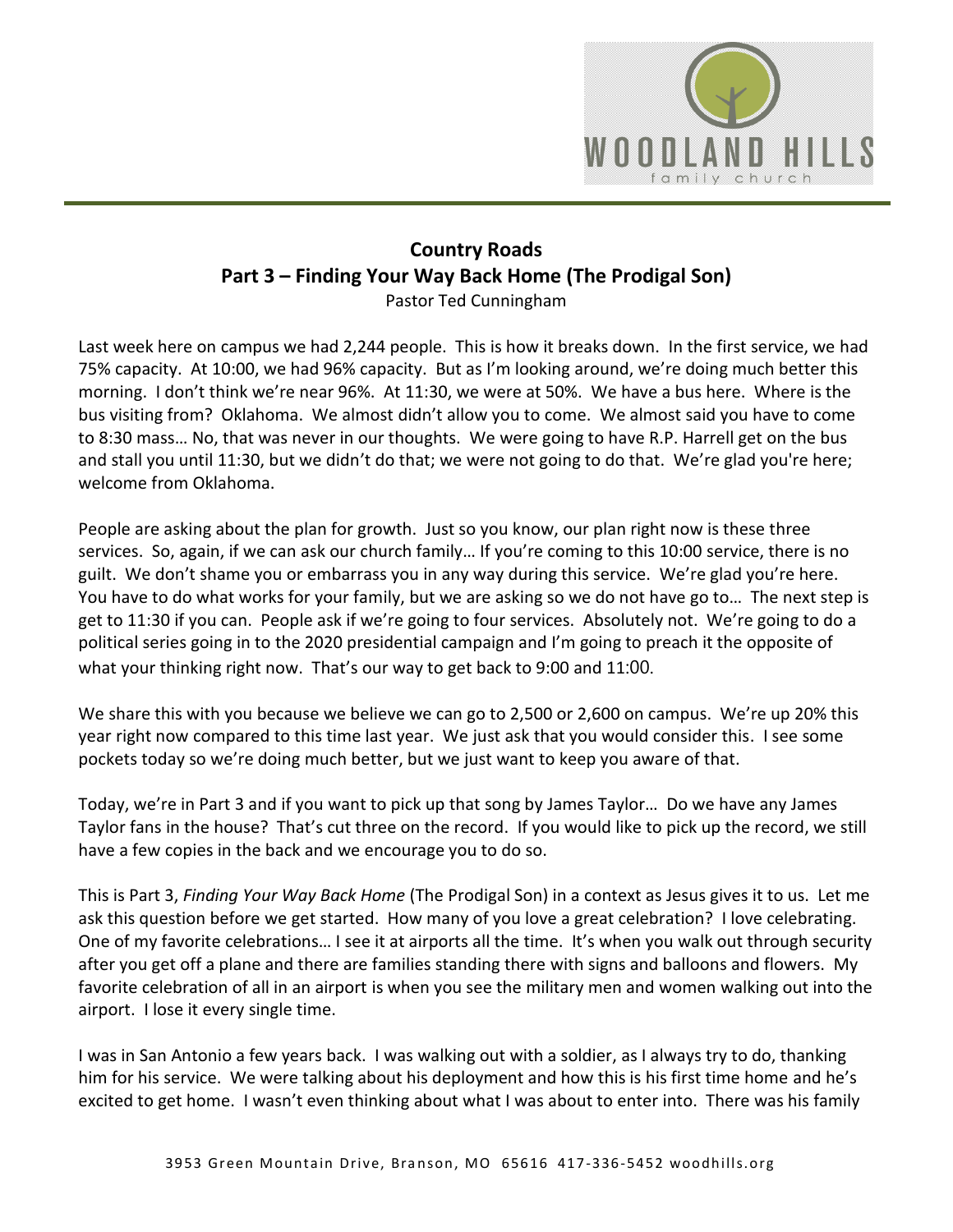on the other side of security. He cuts off our conversation… I thought that was a little rude. But he goes running to his family and I completely lose it. Talk about celebration and cheering. It wasn't just his immediate family. You could tell there were parents, aunts, uncles, cousins welcoming him home from war. I just had this brief moment where I just wanted to go in there and get some of it myself… You know what I'm saying? Just kind of lean in. I'm just going to put this up there to get the tears going a little bit this morning. It's the dad holding his child that he hasn't seen for the last year or two. And how about the times where the soldier comes home, and they meet their child for the first time.

So, today being Veteran's Day, we want to thank all of you who have served in all branches and all wars. If you are a Veteran of this country, would you please stand so we can honor you this morning? We are grateful that you're here and we thank you for your service.

Today we're going to jump right in to Luke 15. We have to get the context right for the story of The Prodigal Son. Jesus is going to share three parables in this chapter to deal with an attitude. Remember we talked about parables last week and how Jesus was always addressing a question, dealing with an attitude.

## Luke 15 - *[1](https://www.studylight.org/desk/?q=lu%2015:1&t1=en_niv&sr=1) Now the tax collectors and sinners were all gathering around to hear Jesus. [2](https://www.studylight.org/desk/?q=lu%2015:2&t1=en_niv&sr=1) But the Pharisees and the teachers of the law muttered, "This man welcomes sinners and eats with them."*

When I read that this week, I thought about a time this past year where I was with my friend David Jones in the Netherlands. He hired a guide to take us fishing. We fished for eight hours on this small Jon boat. Our guide drank beer the whole time, which is against the guide rules, I have to be really honest with you. And he fished. Guides aren't supposed to fish and take fish away from the clients. But the best part of it for me was we sat down… I was in the back seat of his car and David was in the front seat.

The guide's name is Stef. He's putting the boat onto his car. Before he shuts the back of his car, he says, "You guys want a beer for the road?" I said, "No, thanks. I'm good." *We don't drink and drive in the US*. *We don't have open containers and all that*. Then he says, "Do you mind if I have one?" I'm like*, well, I'm not here to tell you what to do.* Our ride back, he's drinking… The moral of this story is not that you go hang out with people drinking and driving. That's not the moral of this story. The moral of the story is are you spending time with sinners? Are you spending time with lost people? Jesus did, and it got him in trouble. He spent time with people that the Pharisees said, "You shouldn't be spending your time with them and you should be talking to us. Why are you talking to those – let's just say it – outsiders?"

For over 16 years at our church, we've tried to always… we strive to be a church that welcomes sinners. We want you to feel comfortable here as you attend. We offer you coffee. We've got these red theater seats. We want you to be comfortable and caffeinated as we declare the gospel to you.

When you start welcoming sinners and you start building your strategies and your programs in your ministries in an environment and an experience that welcome sinners, religious people start to come after you and start to question you.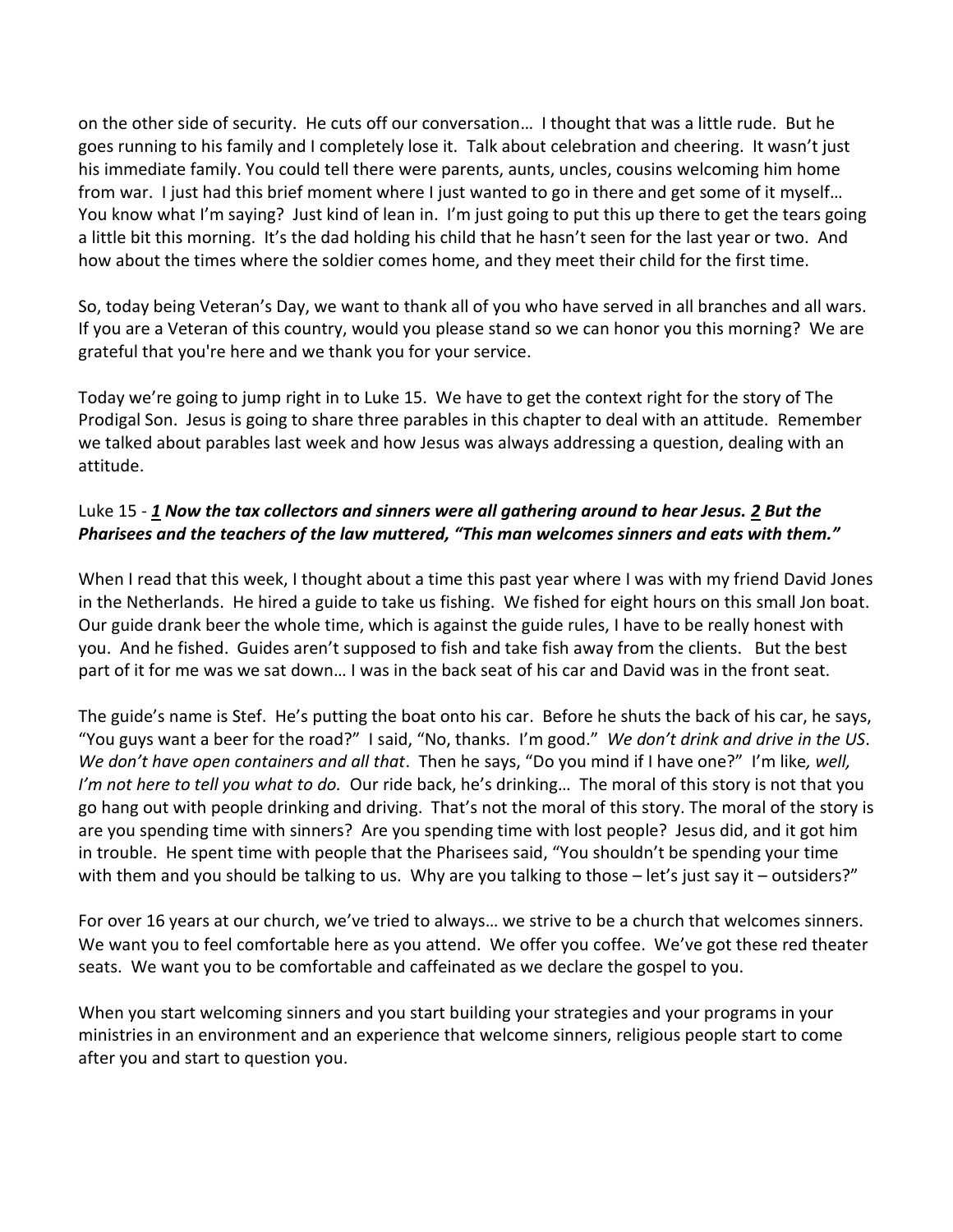I want to share briefly with you four myths that religious people believe about churches that welcome sinners.

**1. They water down the messages**. If you're going to welcome sinners, you've got to water down the message. If you've been here for the last couple of weeks, you know that ain't happening around here. We're pretty strong with this. We don' have to water down the message. What we say, we don't have to change. We declare it in different ways. We share it in different ways. We share it through song and through creative elements, but we don't have to water down the gospel to welcome sinners.

**2. They minimize sin or they never talk about sin.** We have no problem telling you that you all have sinned and fall short of the glory of God. For there is none righteous, no not one. For the wages of sin is death, but the gift of God is eternal life through Christ Jesus our Lord. We have no problem declaring that sin is you wanting to be the boss of your own life. We don't minimize sin in our attempts and our desire to welcome sinners.

**3. There all about the numbers.** Obviously not. We're trying to keep them as low as possible. We're trying to keep from going to another service. We don't sit around in meeting trying to figure out how to grow. We sit around trying to figure out what to do with growth. We sit around talking about health. We want to make sure we're a healthy church. We talk about the purposes of worship and ministry and evangelism and discipleship and fellowship. We want to make sure we're hitting all five of those purposes all the time.

If you were just in Starting Point, we had 40 new members join the church on Wednesday night. You know that this is a passion of ours. We talk about health, not growth. We deal with growth, but we're not sitting down to become some enterprising church, trying to get bigger and bigger.

**4. They don't want to offend people**. We have no problem doing that. We are an equal opportunity offending church. We offend everybody. If you're a democrat, you're going to get offended all the time. If you're a republican, you're going to get offended all the time. If you're a libertarian, we welcome you. We know there's one in every gathering… who wasted their vote. No, I'm kidding. SEE! We don't have a problem doing that. You got Florida all spun up this morning. They don't know who they are or what they're going for.

Are you welcoming sinners? Do you know someone who regularly uses the F word? If you don't, you need someone. And the Veterans are going, "Got it covered. That's everybody we hang out with." But if you don't know lost people, you obviously aren't welcoming any. Jesus is welcoming sinners. He's eating with them, he's being social with them, and the pharisees don't want anything to do with it, so Jesus is going to share three parables. These three parables confront an attitude. Jesus is confronting the **stinking, religious attitude that says you should not hang out with sinners**. He's going to give three parables; two short ones and a long one. We're going to spend out time in the long one, which is The Prodigal Son, The Parable of the Lost Son.

Here's the first parable that Jesus is going to share with them. It's very short; it's only a few verses. The Parable of the Lost Sheep. The shepherd leaves the 99 sheep and goes looking for one. When that one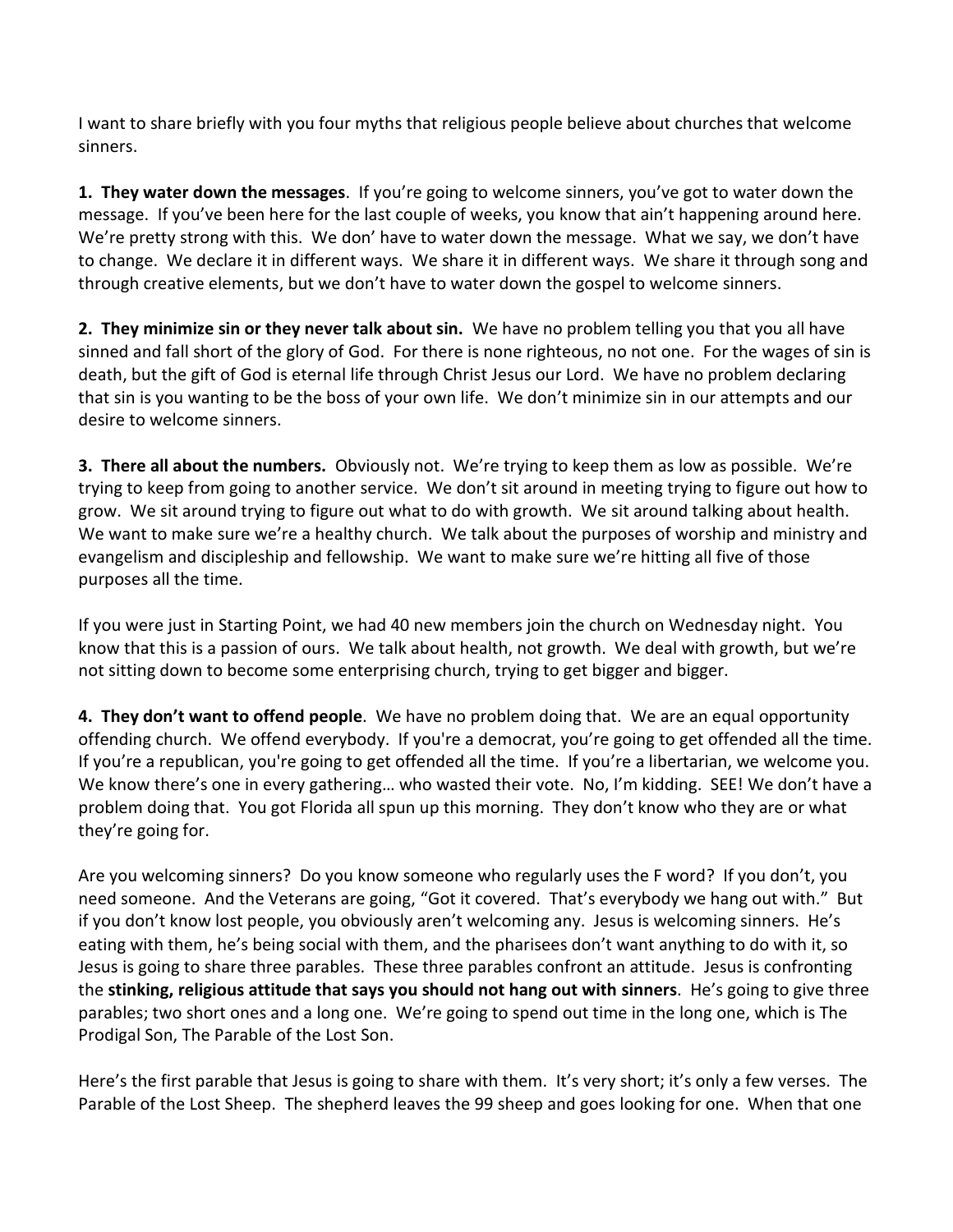## is found, there is great rejoicing. But Jesus says this: *[7](https://www.studylight.org/desk/?q=lu%2015:7&t1=en_niv&sr=1) "I tell you that in the same way there will be more rejoicing in heaven over one sinner who repents than over ninety-nine righteous persons who do not need to repent."*

Then you know The Parable of the Lost Coin. The woman sweeps the house, searches the house top to bottom. Finds the coin and rejoices. And Jesus says, *[10](https://www.studylight.org/desk/?q=lu%2015:10&t1=en_niv&sr=1) "In the same way, I tell you, there is rejoicing in the presence of the angels of God over one sinner who repents."*

We are a church that rejoices over sinners getting saved. It's why when we do baptism, which we're going to do next month… Again, you need to sign up for that. It's why when you come up out of the water, there is great celebration, there is rejoicing. We're grateful that you have turned from you sin and turned to your savior.

Today, we're going to spend our time in The Parable of the Lost Son, also known as The Prodigal Son. *[11](https://www.studylight.org/desk/?q=lu%2015:11&t1=en_niv&sr=1) Jesus continued: "There was a man who had two sons. [12](https://www.studylight.org/desk/?q=lu%2015:12&t1=en_niv&sr=1) The younger one said to his father, 'Father, give me my share of the estate.' So he divided his property between them."*

Maybe some of you right now have experienced this already or you're currently experiencing it. Some of you may experience a child, a son that comes to you one day and says, "I'm tired of you controlling me, Dad. I'm tired of you telling me what to do. I'm tired of being under your thumb. I'm tired of your controlling words and actions. I want nothing to do with you anymore. Just give me some money and I'm out of here. And I'm taking the car you gave me. And if you wouldn't mind keeping me on your insurance and your Friends and Family plan. But I don't want to be under your rule anymore."

That's what's going on here. That's the song that was just sung by James Taylor. His friend describes the song *Country Roads* this way and kind of gives more meaning to it if you were following along, and maybe you already know this. The road he's talking about leads away from his ensnaring family. It also takes him away from shattered affairs, prep schools, mental institutions… He's going on a journey and he's getting away from it all, all manners of traps and bummers. At the end of the road lies freedom and the ideal life in Carolina, and a heavenly band of angels.

So, the father divides it. *[13](https://www.studylight.org/desk/?q=lu%2015:13&t1=en_niv&sr=1) "Not long after that, the younger son got together all he had, set off for a distant country and there squandered his wealth in wild living. [14](https://www.studylight.org/desk/?q=lu%2015:14&t1=en_niv&sr=1) After he had spent everything, there was a severe famine in that whole country, and he began to be in need. [15](https://www.studylight.org/desk/?q=lu%2015:15&t1=en_niv&sr=1) So he went and hired himself out to a citizen of that country, who sent him to his fields to feed pigs. [16](https://www.studylight.org/desk/?q=lu%2015:16&t1=en_niv&sr=1) He longed to fill his stomach with the pods that the pigs were eating, but no one gave him anything."*

*[17](https://www.studylight.org/desk/?q=lu%2015:17&t1=en_niv&sr=1) "When he came to his senses…"* There are some parents in here right now that this is your prayer for your son, for your daughter to come to his/her senses. We have a lady in our church who has a prodigal son. I meet with her quite often. She'll say to me, "I don't even know how to pray anymore; he's so out there. He's so far from the Lord." She said, "I don't know what it's going to take to get him to come to his senses. I have no idea what it's going to take and all I can do every morning when I wake up is just put my hands out. In my quiet time and my time with the Lord, I just put my hands out and I say my son's name. I speak my son's names almost as if into my hands and then just lift it up, 'Father,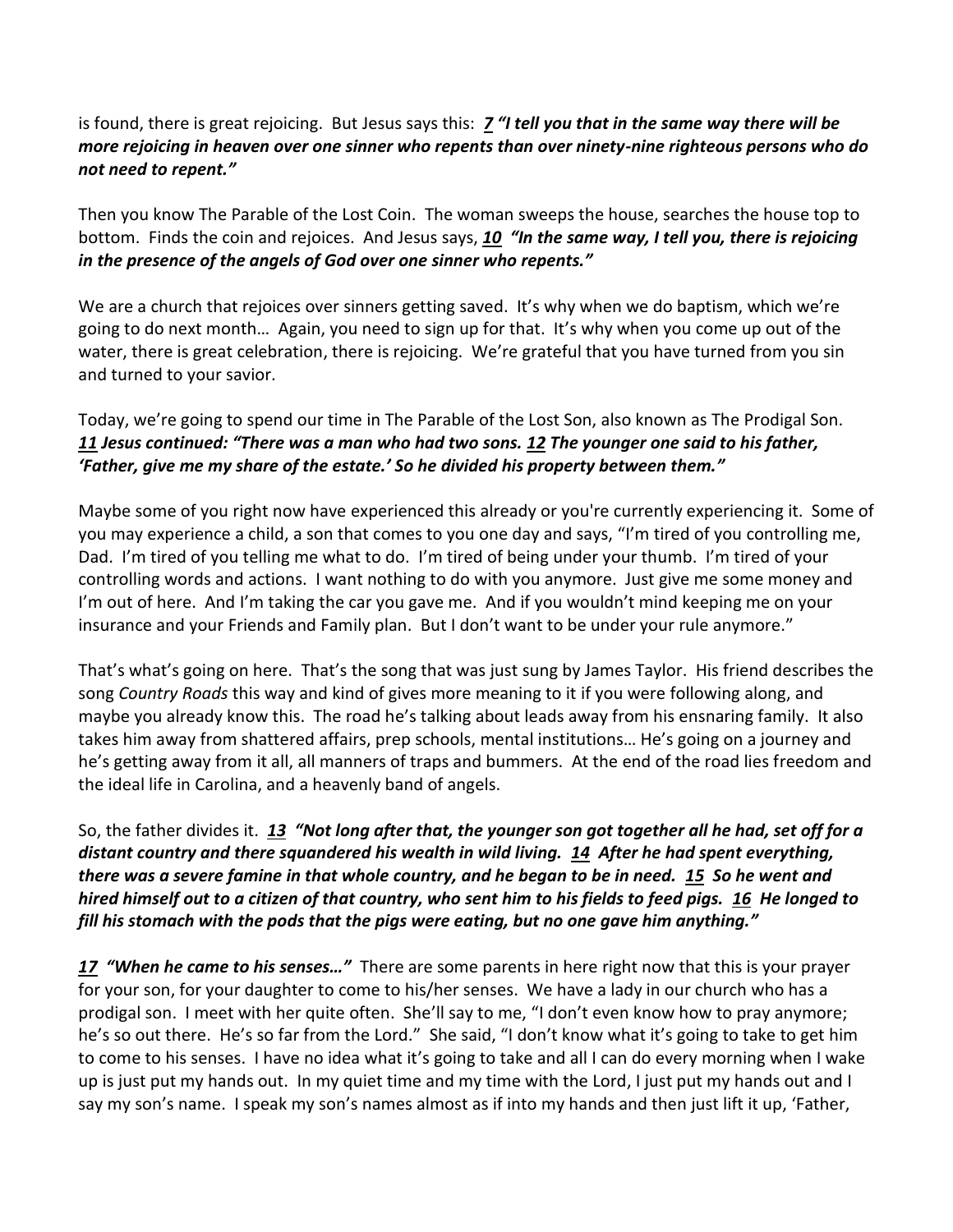you have this.' " She said, "This is a hard prayer, Ted, for parents to pray. For parents to pray whatever needs to happen to my son to get him to come to his senses. I don't want it to be jail. I don't want it to be prison."

For this younger son, it was eating with pigs. It was losing it all and starving that finally brought him to his senses. For some of you, the story is your prodigal has returned back connected to the family, following the Lord, but they were on a journey for quiet some time and you know what brought them back to their senses. Right now, some of you with a prodigal son or daughter need to just be speaking their name every morning into your hands and giving it to your Father in heaven because your controlling or preaching or constantly going after them hasn't been working. Just speak their name, "Father, he's yours, she's yours."

*"… he said, 'How many of my father's hired servants have food to spare, and here I am starving to death! [18](https://www.studylight.org/desk/?q=lu%2015:18&t1=en_niv&sr=1) I will set out and go back to my father and say to him…' "* Boy, how many parents in here want to hear this one day from a child. *" 'Father, I have sinned against heaven and against you. [19](https://www.studylight.org/desk/?q=lu%2015:19&t1=en_niv&sr=1) I am no longer worthy to be called your son; make me like one of your hired servants.' "* Make me like a slave. I don't even deserve to bear the name of being your son. *[20](https://www.studylight.org/desk/?q=lu%2015:20&t1=en_niv&sr=1) "So he got up and went to his father."*

For some of you right now that are praying for a prodigal to return, I just want to encourage you. What do you do when they do return? How do you handle it? What do you say? How do you act? It may be soon, and it may be after many more weeks, months, years of praying. When your prodigal returns, don't remind them how badly they hurt you. You don't need to go through a long list and keep bringing it up.

We're not going to see that in this story. When the son returns and repents to his father, the father doesn't do this. **Don't recount every bad thing they've ever done**. Then, most certainly, **don't resist them until they prove it**. No, do what this father does. By the way, this father receiving his son is the exact same way God received you when you repented.

So, he returns. The son said to him, "Father, I have sinned against heaven and I have sinned against you." Boy, sweet words that I know many parents are praying for right now and can't wait to hear. "I am no longer worthy to be called you son." The son has just repented and what does dad say? Son, I remember the time you… Son, I gave you everything and you took advantage of me. How dare you…

*"But while he was still a long way off, his father saw him and was filled with compassion for him; he ran to his son, threw his arms around him and kissed him."*

*[21](https://www.studylight.org/desk/?q=lu%2015:21&t1=en_niv&sr=1) "The son said to him, 'Father, I have sinned against heaven and against you. I am no longer worthy to be called your son.' "*

*[22](https://www.studylight.org/desk/?q=lu%2015:22&t1=en_niv&sr=1) "But the father said to his servants, 'Quick! Bring the best robe and put it on him. Put a ring on his finger and sandals on his feet. [23](https://www.studylight.org/desk/?q=lu%2015:23&t1=en_niv&sr=1) Bring the fattened calf and kill it.' "* I'm telling you the Bible is not vegetarian or vegan. If you need it for health purposes, great, but don't you dare use the Bible to prove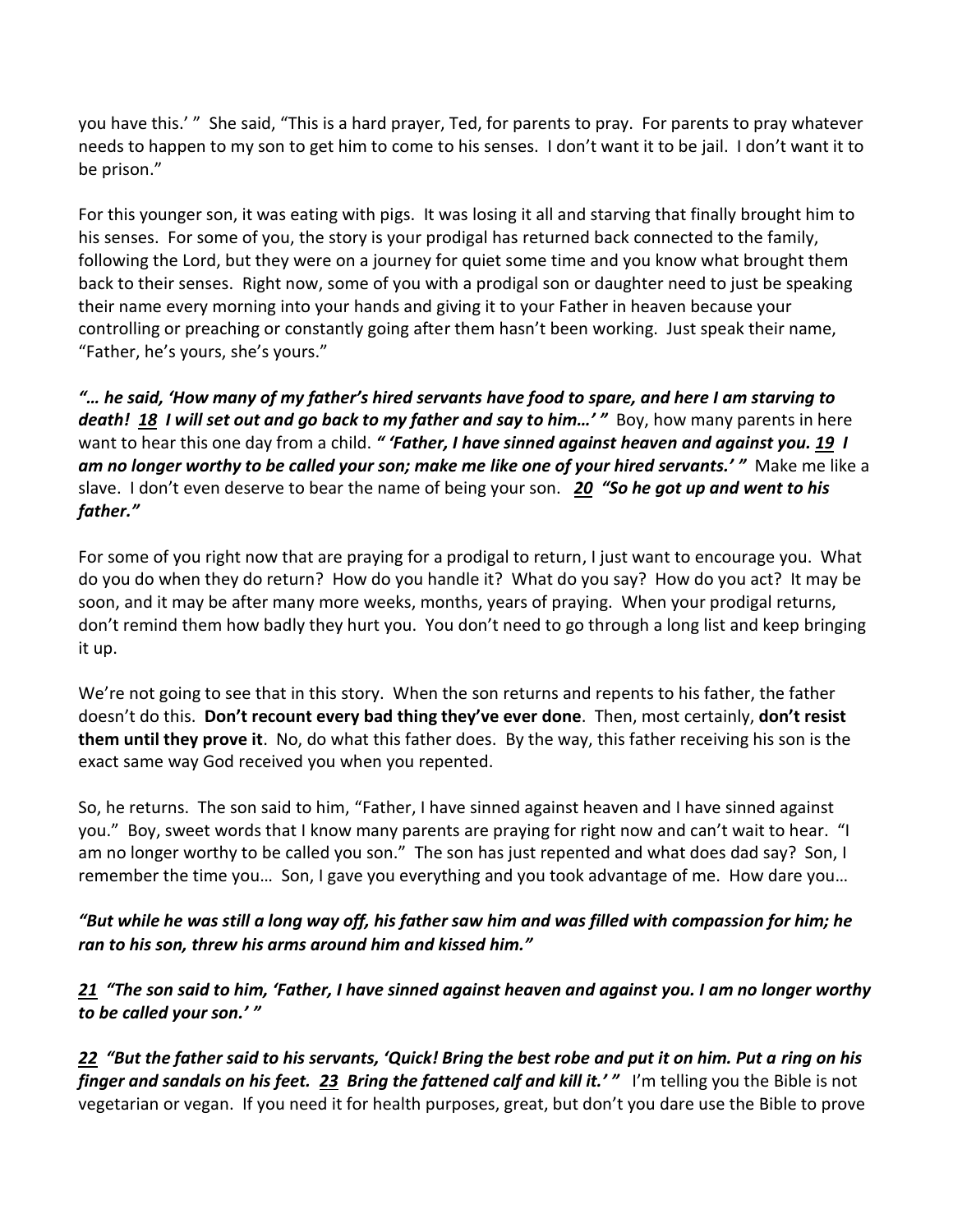your way. Kill this baby cow… We're having veal tonight. " '*Let's have a feast and celebrate.' "* This is what it's supposed to be: a celebration not a historical evening recounting everything he did and everything that went wrong. We're celebrating. In the same way, this is the rejoicing that takes place. When the coin was found, when the sheep was found, and when a son returns home, it's the same rejoicing. More than that, the rejoicing that takes place with God and with the angels in heaven when a sinner turns from his sins, when the sinner turns from her sins. *[24](https://www.studylight.org/desk/?q=lu%2015:24&t1=en_niv&sr=1) " 'For this son of mine was dead*  and is alive again; he was lost and is found.' So they began to celebrate." Does this remind you of the hymn we've sang since the time we started speaking? "I once was lost, but now am found." That's the celebration.

My grandma was a hairdresser in Springfield, Illinois and then in Naperville, Illinois. She told me this story and I never could quite figure out what she was trying to teach me, but it came back to my memory. I can remember sitting at Mary Jane's table in Naperville and talking about the Lord and talking about salvation. She was pouring into me and I was listening. She was an absolutely wonderful grandma. She was a perfect grandma. She would always share this story with me and I never really got the message. I think this week it started to become clearer to me.

She said this fundamentalist evangelist would always come into her beauty shop in Springfield and ask her and everybody in there, "Have you all found the Lord?" My grandma said, " I finally one day told him, 'I didn't know he was lost.' " She would tell me that story and then go on. Grandma was simply saying the Lord is not lost, I am. I'm the one who needs to return home.

If you are here… We're grateful. Last week, we received a wonderful, wonderful message and it was short, maybe two sentences. I hope you are in this service, or maybe you were in the last group, or you'll be in the next. It's simply said, "I haven't been in church for ten years and today was great day…" I'm paraphrasing. Something like that. "I'm grateful to be back." May this church always receive that. When people do return, when people come back to the church, may they find a welcoming environment here that we are celebrating.

If you're here today with a broken marriage, broken relationships, failed job after failed job, addiction, whatever it is you're walking in here with today, here's what this church declares over you. There is a great celebration waiting for you. And when you place faith in Jesus, it's about faith alone in Christ alone and you become a Christian and we baptize you, we're celebrating the whole time. That's what we want to be as a church.

But the story doesn't end there with the son returning home. *[25](https://www.studylight.org/desk/?q=lu%2015:25&t1=en_niv&sr=1) "Meanwhile…"* Meanwhile the story is going to take a turn. "…*the older son was in the field. When he came near the house, he heard music and dancing."* He heard the celebration. *[26](https://www.studylight.org/desk/?q=lu%2015:26&t1=en_niv&sr=1) "So he called one of the servants and asked him what was going on[. 27](https://www.studylight.org/desk/?q=lu%2015:27&t1=en_niv&sr=1) 'Your brother has come,' he replied, 'and your father has killed the fattened calf because he has him back safe and sound.' "*

[28](https://www.studylight.org/desk/?q=lu%2015:28&t1=en_niv&sr=1) "The older brother became angry..." I'm not a big fan of older brothers. I don't know about you. That's not the point of this story. You know when you see older brother right here, you can also say the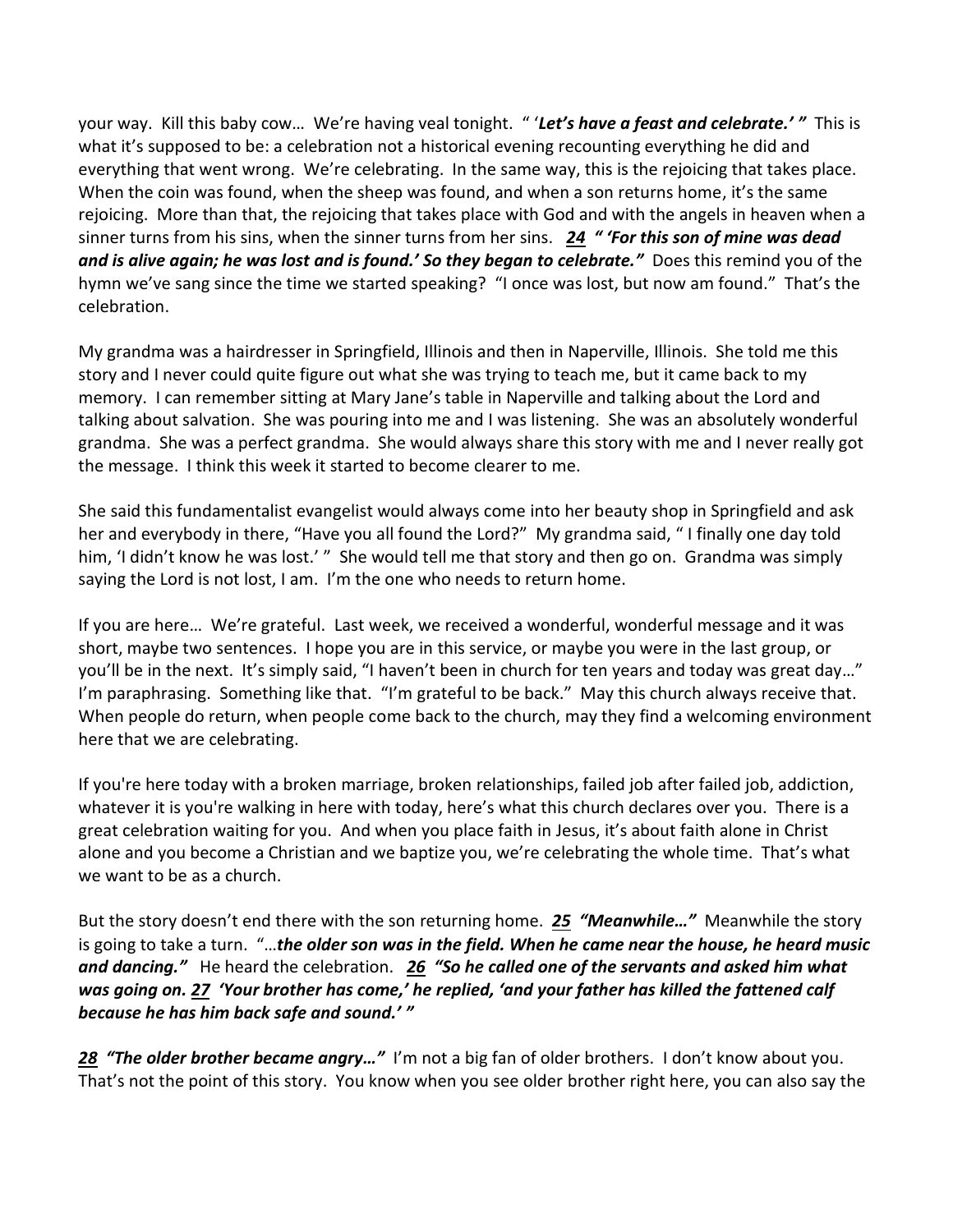Pharisee because the older brother represents the religious of that day who doesn't believe Jesus should be hanging with sinners, let alone throwing them a celebration. "…*and refused to go in."* 

So now we are going to pick up where this attitude is coming from with the older brother, with the Pharisee. "*So his father went out and pleaded with him. [29](https://www.studylight.org/desk/?q=lu%2015:29&t1=en_niv&sr=1) But he answered his father, 'Look! All these years I've been slaving for you and never disobeyed your orders.' "* 

Stop right there because this is typical religious work salvation right here. First of all, are you tired of hearing religious people saying, "I've never disobeyed your orders"? Its not true. They thought they were perfect. We saw this last week. I've done everything… Jesus held up a mirror to the guy and said, "I know you're not perfect; I just need you to see that."

Your works are not what brings you into relationship with Jesus. Your fruit is the overflow of the relationship, but it doesn't bring you in. "And, I've been slaving for you; I've been working; I've been serving at Woodland Hills. I'm now committing to going to the 11:30 for the rest of my life so we can have people, so we can have sinners come to 10:00?" Yes!! Absolutely! Make room. But we get this entitlement as believers, don't we? Do you not pick up this theme?

This goes along with The Parable of the Vineyard Workers as well. You know that one in Matthew 20. Some worked 12 hours and some only worked an hour, but they all got paid the same. What does that mean? Whether you come to know the Lord at age 20 or age 70, you have salvation, you have eternal life. With the thief on the cross, it was moments before his death. You can't have this attitude: "But I've slaved; I've served; I worked with junior high boys in Sunday school and you're telling me somebody on their death bed can pray and receive Christ and have heaven as their home?" And the answer is YES! Absolutely! And this is also the pharisees going, "We're part of your chosen nation. Why in the world would you allow outsiders into this?" Stinky, rotten, religious attitude. Jesus is confronting it with this story. "We've slaved for you we've never disobeyed your orders." Yes, you have.

## " '*Yet you never gave me even a young goat so I could celebrate with my friends. [30](https://www.studylight.org/desk/?q=lu%2015:30&t1=en_niv&sr=1) But when this son of yours who has squandered your property with prostitutes comes home, you kill the fattened calf for him!' "*

*[31](https://www.studylight.org/desk/?q=lu%2015:31&t1=en_niv&sr=1) " 'My son,' the father said, 'you are always with me, and everything I have is yours. [32](https://www.studylight.org/desk/?q=lu%2015:32&t1=en_niv&sr=1) But we had to celebrate and be glad, because this brother of yours was dead and is alive again; he was lost and is found.'* " We celebrate that Jesus still breathes life into dead people. We should be celebrating that.

The question for us becomes, "Have you ever had to deal with that?" I know sometimes it feels like we're preaching to the choir, but who are you welcoming? Which sinners are you welcoming?

One man I have always greatly respected is Billy Graham. I've always loved how he's been able to meet with everyone, whether he agrees with them or not. He has been relentlessly picked on by religious leaders because he would sit down with presidents. I tried to find pictures of him eating with presidents. Here he is with JFK. Some of you think this is a great picture. Others of you are frustrated because he's a democrat. Good for you, Billy, good for you. I'm grateful that you're doing it. He ate with many presidents. This is one of my favorite pictures of him.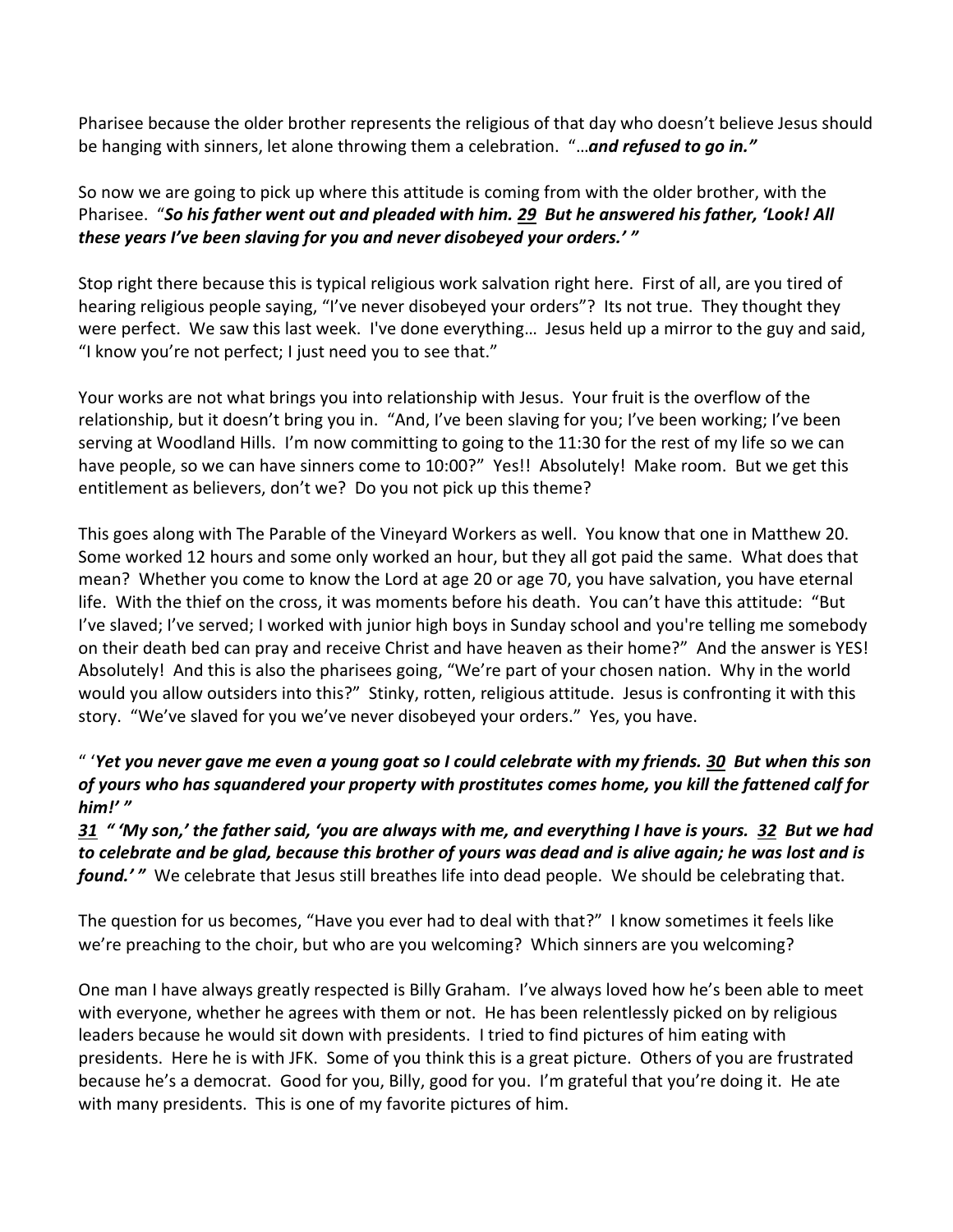Not only is he welcoming others and not only is he eating with them… This to me is… If we are walking with our savior and we want to take on the life and the teachings of Jesus, we better be welcoming and spending time with and living out our personality with people we completely disagree with that don't follow the Lord, that are far from the Lord. As he went on in life, he met almost every president. I like this one and I put this next one up here of him with President Obama just to hack some of you off. Some of you right now see this picture and it makes you mad and I'm asking the Holy Spirit to call you by name right now.

A Christian leader in our nation that I have followed my entire ministry and have always had great respect for… he speaks well in my area of marriage and family. I love him. I love everything about him. I remember being with him years back during the Obama presidency. We were talking about Dogwood Canyon and fishing and just shared interests. I just asked him… I wasn't prepared for this response. I said, "So, have you been to visit with President Obama yet?" We went from talking about fishing, which brings great joy, to "I will never go meet with that man."

Something completely changed in me that moment. I want to give everybody grace, but it just set me back. He goes, "They would turn that into a circus!" He just went on. I'm like, *What is going on here?* I didn't say this to him because again, a fool is thought wise if he keeps his mouth shut. It's a verse I need on my bumper, on my dashboard, up here on the stage.

I just remember thinking to myself, *I hope you're not meeting with him because you fear losing 10 million dollars in donations from stinky, religious attitudes***.** I can't say this without my lower lip quivering because it makes me so angry. It's like, *You should go spend time with him not matter what religious people say to you. If the Lord gives you that opportunity, go share with him*.

And it's interesting to the culture we live in. A lot of evangelical pastors… and I've been put on the list to go and visit the Whitehouse and do these listening sessions every month with President Trump. I haven't gone just because I already travel enough, but I have friends who aren't going to meet with this president because he's so polarizing, and they don't want to meet with him because they fear what's going to happen in their church.

We're losing our minds! You should be able to hang out with people you don't agree with and spend time with them. And if religious people react, I'm here to tell you so be it. I know your thinking I'm an angry little pastor. But I hope you hear this as passion. I think Jesus would have spent time with every president. I don't think Jesus would have spent too much time worrying about donors. He would have given them parables. "You know we're not going to give you that check this year." "Well, there was a shepherd." "You know we've been supporting you for 30 years and believe everything you do." "A woman lost a coin. She swept her house from top to bottom looking for and found it and rejoiced, but it's even better over one sinner who repents."

We saw it again a couple of weeks ago with Lauren Daigle. She went on the Ellen Show and the stinky, religious attitude crept up again. It crept into the whole thing. Christian leaders, pastors going after her for spending time with an openly gay woman. I'm like, "Good for you Lauren. I'm glad you were there."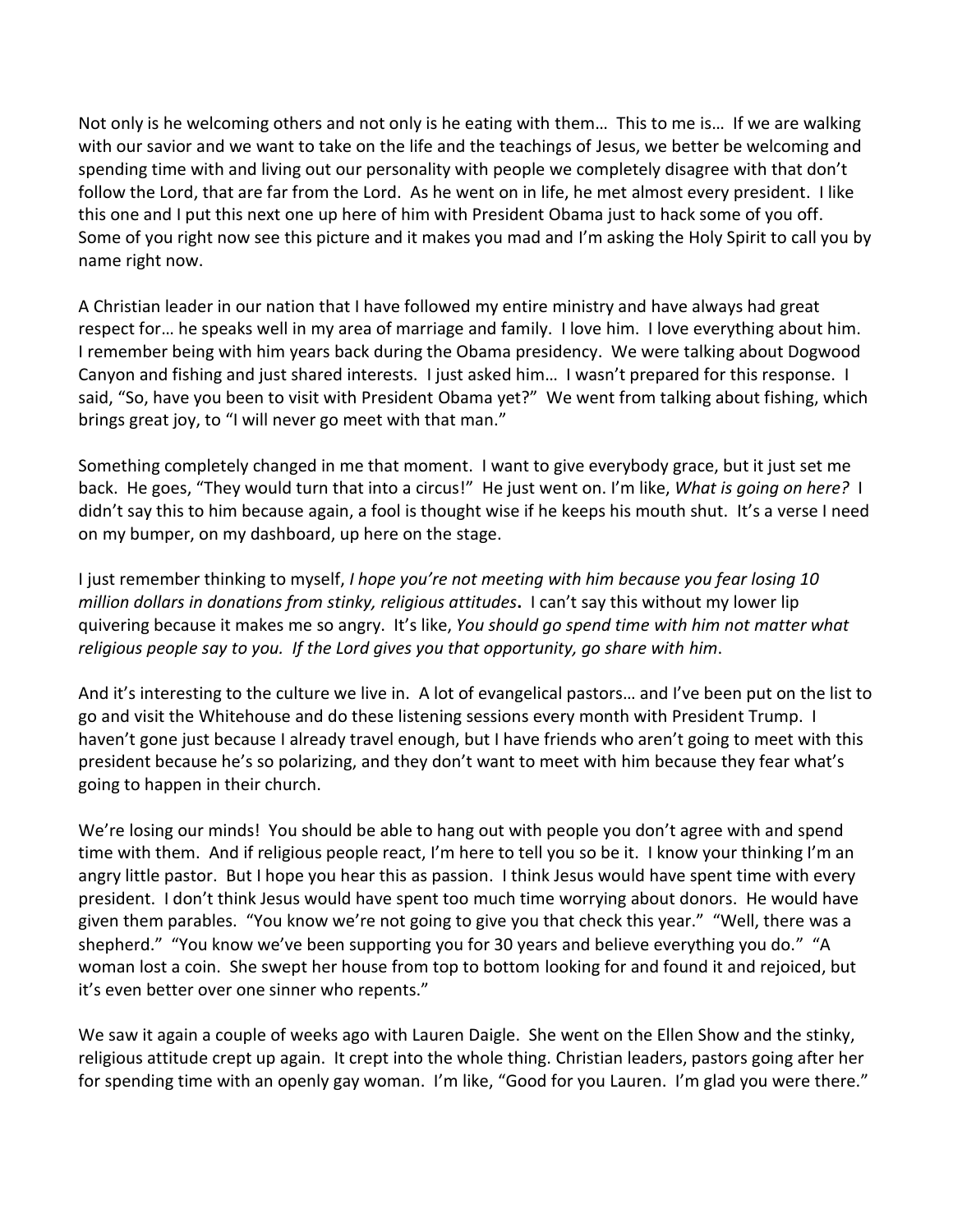You should confront, as Jesus did, the stinky, religious attitude that says you shouldn't hang out with sinner, you shouldn't hang out with lost people.

Lauren said this, and I like what she said. "I think the second we start drawing lines around which people are able to be approached and which aren't, we've already completely missed the heart of God." She goes on to say, "I can't choose who I'm supposed to be kind to and who I'm not." That's the mission, right? Be who Christ was to everyone as well.

I heard a pastor say it this week in the middle of all of this and I thought it was perfect. I'm paraphrasing. I'm not saying it exactly how he said it, but he said, "Hang out with lost people to the point it frustrates religious people and then you're doing a pretty good job following your savior."

Here's how we as a church process all of this as we celebrate those who turn to Jesus. Something is going on in the church today. You see a few people writing and talking about it. I haven't ever shared much on it because… Someone has finally put it into a good framework for me. This is very important. We welcome sinners and we rejoice when they get saved. Something is going on in the church today and I do believe it's people holding back on the message, holding back on topics, holding back on confronting sin openly because we're rejoicing over sinners coming. We're not rejoicing over brokenness. We're not rejoicing and celebrating sinfulness. We don't worship that here. We worship Jesus, so we welcome sinners and we save the celebration for when they get saved. And when they come to Christ is when the party begins. That's when the rejoicing begins.

But in the meantime, we welcome sinners. For some of you, this has been a struggle for you and entering into Thanksgiving and Christmas, is where it's really going to be tested. You have a child right now that's going to return at Thanksgiving or Christmas with a friend, with a boyfriend, with a girlfriend, with a partner that you don't approve of. What do we do? You don't have to celebrate anything; you have to welcome. May your dinner table be open. "Ted, they stand against everything we do." Jesus welcomed sinners and he ate with them. May you do that this Thanksgiving. May you do that this Christmas.

We want to do that here. We will always be a place… Here's what we say. Get a cup of coffee, come get comfortable, and die. Die to yourself and make Jesus the Lord of your life. Be comfortable and caffeinated in the death process. We welcome you and we're glad you're here and we will continue to preach the gospel, we will continue to teach, and wait for that great celebration when you turn to the Lord.

May we as a church… Again, I think I'm preaching to the choir. May we never develop the stinky, religious attitude that says those people are too gone, those people are too lost, those people are too much sinners for us. It's something Joe White has said around here for years. He loves the smell of marijuana at Woodland Hills Family Church. After Tuesday, we're going to get a lot more of it. Our state voted it in. I'm sitting here going, *Yeah, I pray that you wouldn't smell that and be like "What are they doing here," but that you would smell it and go, "Glad they're here. They've come to the right place."*